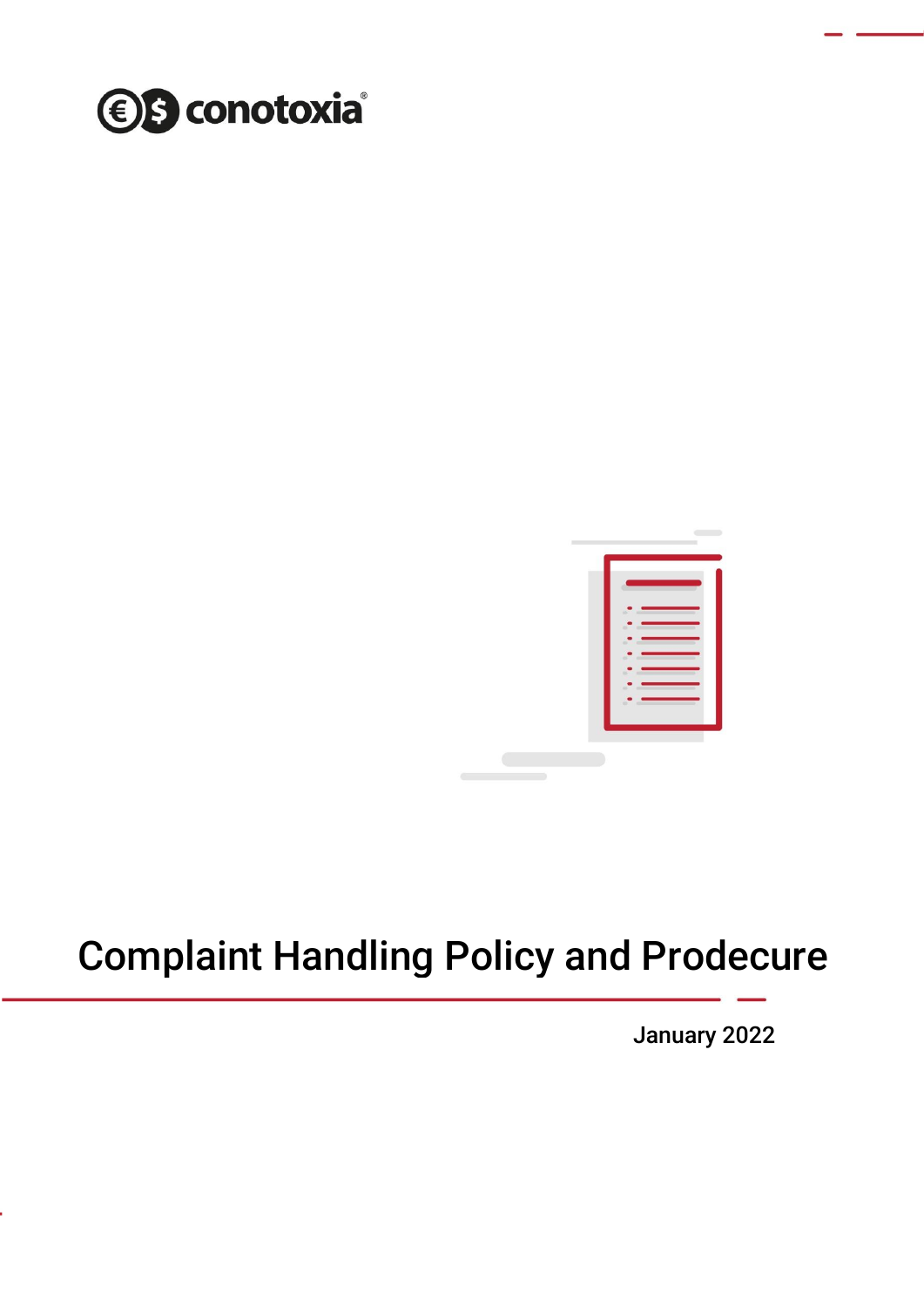## 1. Introduction

Following the implementation of the Markets in Financial Instruments Directive 2014/65/EU ("MiFID II") and in accordance to the provisions of the Financial Services and Activities and Regulated Markets Law 87(I) 2017 (the "Law") Conotoxia Ltd (the "Company") is required to establish, implement and maintain effective and transparent procedures for the reasonable and prompt handling of complaints received from retail clients or potential retail clients, and to keep a record of each complaint and the measures taken for the complaint's resolution.

## 2.Definitions

Query - is a request for data or information or assistance.

Dispute - is a disagreement between two or more parties and it can arise over different issues.

Complaint - is an expression/statement of dissatisfaction addressed to the Company by a client (natural or legal person) relating to the provision of investment and/or ancillary services.

Complainant - is any person, natural or legal, who has opened a trading account with the Company, has agreed to the Terms and Conditions of the Company and has submitted a Complaint

## 3.Queries and Disputes

In case that a client is displeased with the Company's services or if has any query with regards to his/her account or activity with the Company, he/she may contact the **Customer Support Department** via:

- a) Email: support@cy.conotoxia.com
- b) Telephone: +357 250 300 46
- c) live chat [www: forex.cinkciarz.pl](http://www.forex.cinkciarz.pl/) or forex.conotoxia.com.

The Company's Customer Support Department will determine if the client's query can be resolved immediately or whether it will require further investigation. If the client's query cannot be resolved immediately, the Company will remain committed in addressing and/or resolving it promptly.

If the Client is unsatisfied with the response to the query, then he/she may raise this further with the Compliance Officer following the process indicated in the following section.

Clients of the Branch may contact Business Development representative at the Branch through the following communication channels:

- a) Email: poland@cy.conotoxia.com
- b) Telephone: 0048 224639988
- c) live chat [www: forex.cinkciarz.pl](http://www.forex.cinkciarz.pl/) or forex.conotoxia.com
- d) Post: Aleje Jerozolimskie 123A, 02-017 Warszawa.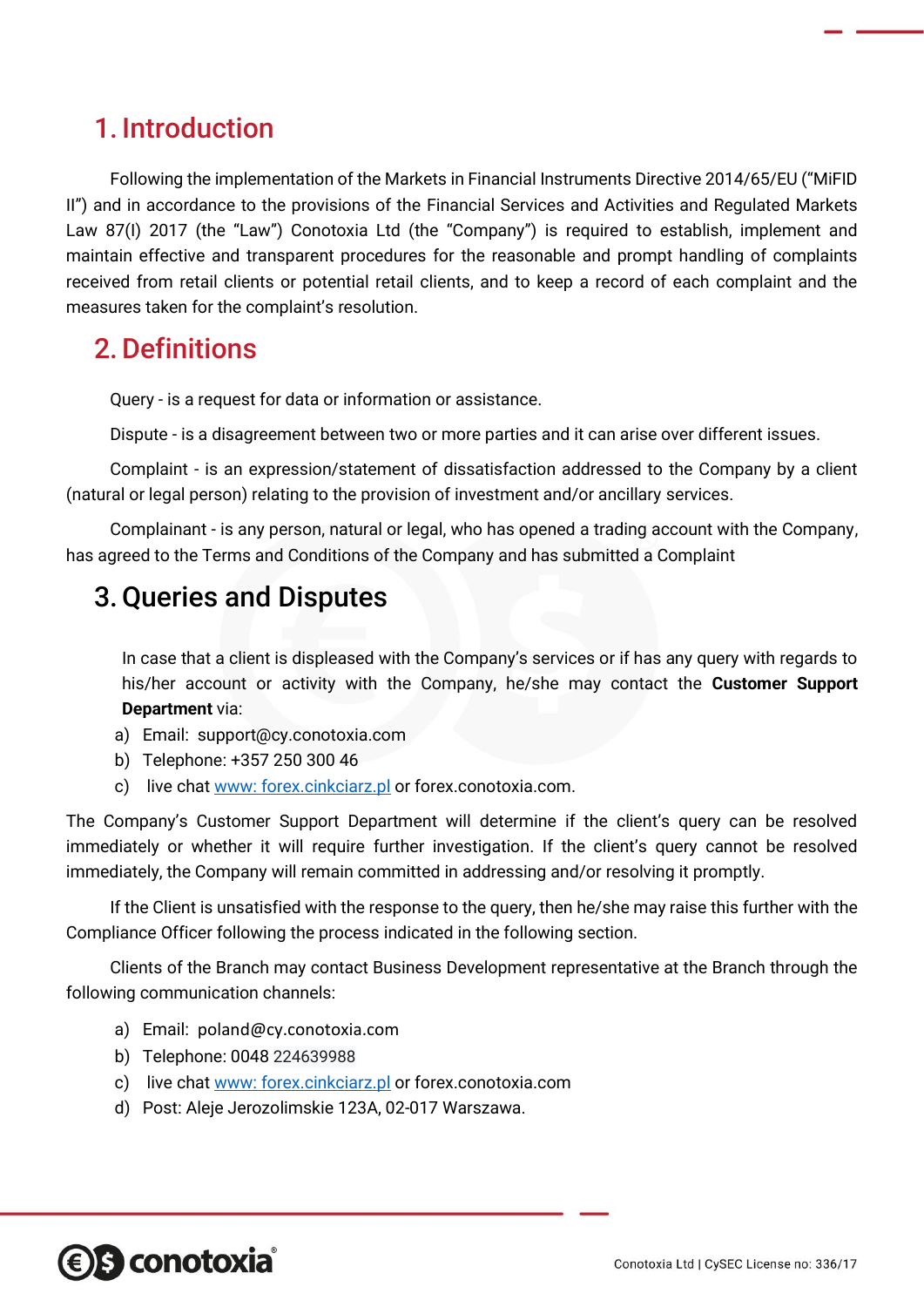## 4.Official Complaint

All complaints made by clients (or potential clients) either directly to the Company or indirectly through the Commission, in relation to the way in which the Company conducts its business must be fully investigated by the Compliance Officer and where possible appropriate action taken to resolve the situation.

Even a seemingly minor complaint, which is mishandled or left unchecked could lead to serious and damaging consequences for the Company. Any apparent complaint, whether written or oral, must be immediately referred to the Compliance Officer.

### 5.Procedure

When a client is proceeding with a complaint, it will be free of any charges.

A complaint must not include offensive language towards the Company, or towards an employee of the Company.

Complaints may be submitted in writing using Client Complaint Form ( Appendix 1), by post or by email only at the contact details provided below:

- a) Postal Address: Chrysorroiatissis 11, 3032 Limassol, Cyprus (Attention to: Compliance Officer)
- b) By email: [compliance@cy.conotoxia.com](mailto:compliance@cy.conotoxia.com)

Complaints from the clients of the Branch may be submitted in writing using Client Complaint Form ( Appendix 1), by post or by email only at the contact details provided below:

- a) Postal Address: Al. Jerozolimskie 123A/26 pietro, 02-017 Warszawa, Poland (Attention to: Compliance Officer)
- b) By email: poland@cy.conotoxia.com

Once a complaint is received, it will be registered in the Company's "Internal Registry" under a unique reference number. This reference number will be comprised of ten (10) digits made up by the Company's TRS code (2 digits), the year (4 digits) and the complaint number for the year (4 digits). This unique reference number will be communicated to the complainant, who shall be using it in any future contact with the Company, the CySEC and/or the Financial Ombudsman.

All complaints of the Company shall be dealt by the Compliance Officer in accordance with the procedures set below:

a) All complaints must be acknowledged in writing within **five (5) business days** of being received. The written acknowledgment sent by the Company to the complainant will include the complaint's unique ten (10) digit reference number, as well as details of the name and capacity of the person dealing with the complaint.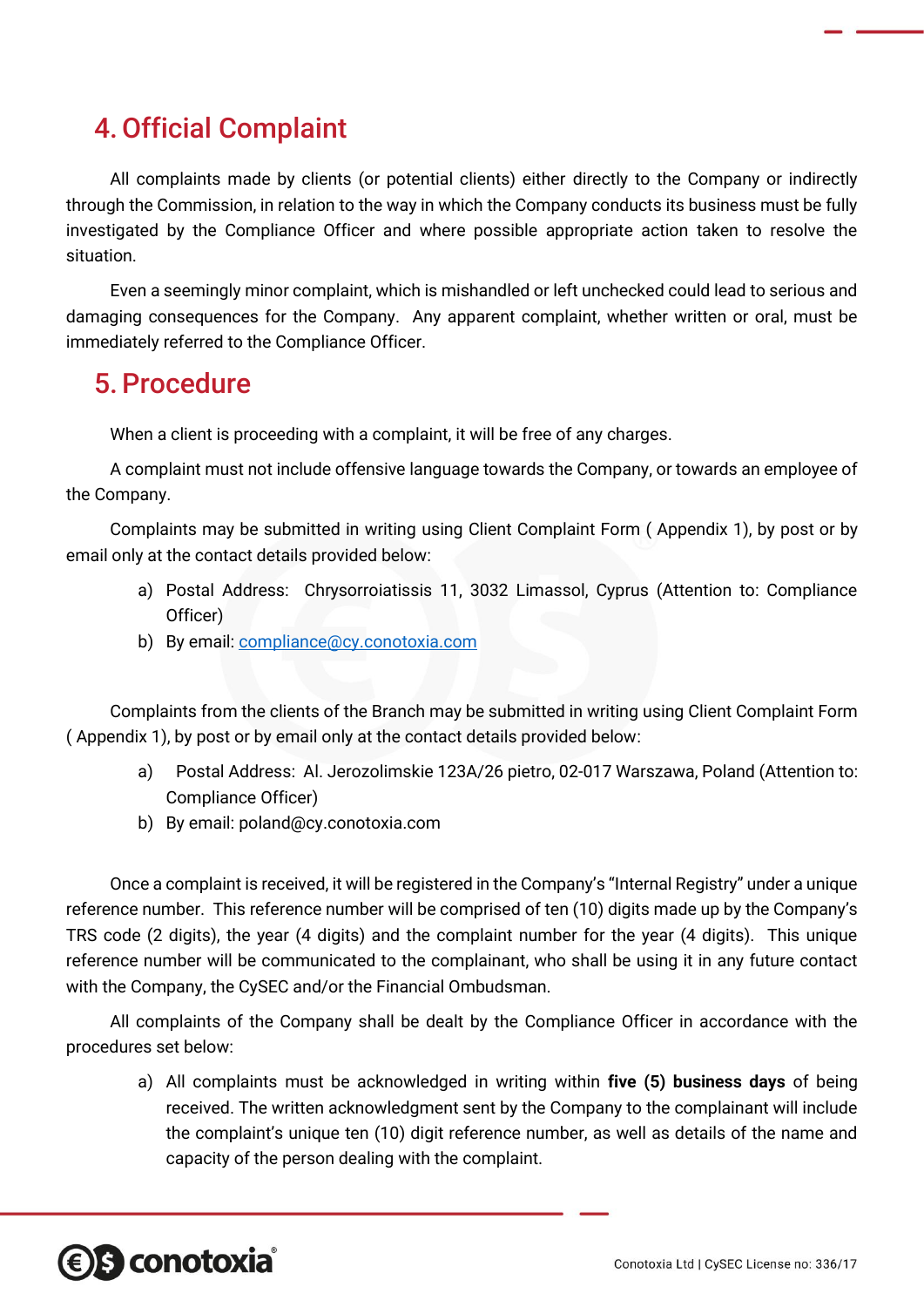- b) The Complaint Handling Officer will investigate the complaint and respond, within two (2) months, to the Complainant about the outcome/decision. Throughout the investigation process, the Company shall inform the complainant of the handling process of his/hers complaint(s) and if needed request for further information in order to facilitate the resolution of the complaint.
- c) In case the investigation is not concluded within two (2) months following the submission of the complaint, the complainant will be informed in writing of the reasons for the delay and when he should expect completion of the investigation process (this period will not exceed three (3) months from the submission of the complaint).
- d) Finally, the Company will inform the complainant that he/she may refer the complaint, if not satisfied with the Company's final response, to the Cyprus Securities and Exchange Commission (electronically: http://www.cysec.gov.cy/en-GB/complaints/how-tocomplain/) for further investigation or the Financial Ombudsman of Cyprus.
- e) A complaint to the Financial Ombudsman should be filled within three months from the receipt of the response from the company.

### **Please note, that the complaints of the Conotoxia Ltd. Branch in Poland clients shall be dealt by the Compliance Officer in accordance with the procedures set below:**

- a) All complaints must be acknowledged in writing within five (5) business days of being received. The written acknowledgment sent by the Branch to the complainant will include the complaint's unique ten (10) digit reference number, as well as details of the name and capacity of the person dealing with the complaint.
- b) The Complaint Handling Officer will investigate the complaint and respond without undue delay within 30 (thirty) days of the complaint's receipt, to the complainant about the outcome/decision. Throughout the investigation process, the Branch shall inform the complainant of the handling process of his/hers complaint(s) and if needed request for further information in order to facilitate the resolution of the complaint. The Branch provide the response to the complainant on paper or in another durable medium. The response may be provided by e-mail only upon request of the complainant.
- c) In particularly complex cases which make it impossible to handle a complaint and give an answer within the time limit referred to in letter b), the Complaint Handling Officer shall contact the complainant in order to:
	- a. explain the reason for the delay;
	- b. indicate the circumstances which need to be established in order to resolve its complaint;
	- c. specify the expected time limit for handling the complaint and providing the response, which may not exceed 60 days from the day of receiving the complaint.
- d) The response to a complaint should include in particular:
	- a. the factual and legal grounds, unless the complaint has been dealt with in accordance with the complainant's request;
	- b. comprehensive information on the Branch's standpoint on the objections raised, including the indication of the relevant parts of the agreement;

## *<b>€S* conotoxia®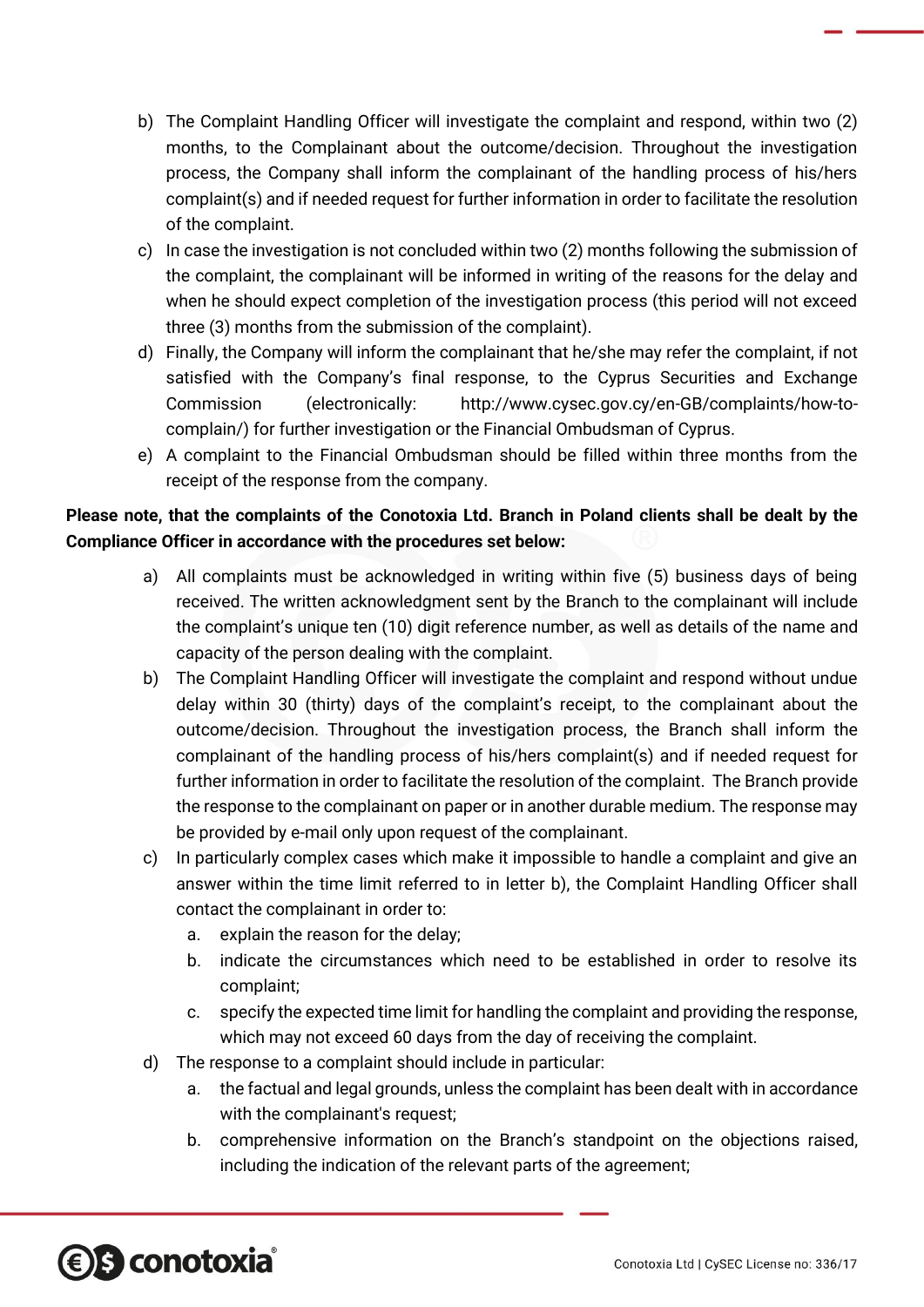- c. the name and surname of the person providing the response indicating his/her position;
- d. indication of the time limit within which the claims raised in the complaint will be met (if the complaint is accepted), not longer than 30 days from the date of drafting of the reply.
- e) In the event of failure to respond the time limit specified in letter b), and in specified cases the time limit specified in letter c), the complaint shall be deemed considered in accordance with the client's request.
- f) Finally, the Branch will inform the complainant that he/she may refer the complaint, if not satisfied with the Branch's final response, to the Cyprus Securities and Exchange Commission (electronically: http://www.cysec.gov.cy/en-GB/complaints/how-tocomplain/) for further investigation, the Financial Ombudsman of Cyprus or Financial Ombudsman in Poland, presenting the information on how to lodge the complaint. The Branch will inform the complainant that he/she may file use mediation or arbitration by the Financial Ombudsman in Poland or file a law suit, with an indication of the entity which should be sued (i.e. CONOTOXIA Sp. z o.o. oddział w Polsce, Aleje Jerozolimskie 123A, 02- 017 Warszawa, KRS: 0000854474) and the court with jurisdiction to hear the case.
- g) A complaint to the Financial Ombudsman of Cyprus should be filled within three months from the receipt of the response from the Branch.

The details of the Financial Ombudsman of the Republic of Cyprus are:

Address: P.O. Box 25735, 1311 Nicosia

Phone: +357 22848900

Facsimile (Fax): +357 22660584, +357 22660118

Complaints: complaints@financialombudsman.gov.cy

Financial Ombudsman: fin.ombudsman@financialombudsman.gov.cy

Website: www.financialombudsman.gov.cy

The details of the Cyprus Securities & Exchange Commission are:

Address: 19 Diagorou Street, 1097 Nicosia

Telephone: +357 22506600

Fax: +357 22506700

E-mail: info@cysec.gov.cy

Website: [www.cysec.gov.cy](http://www.cysec.gov.cy/)

In addition, clients of the Conotoxia Ltd. Branch in Poland may refer their complaint to the Financial Ombudsman in Poland (by using the form of the appendix 2) of which they are informed in accordance

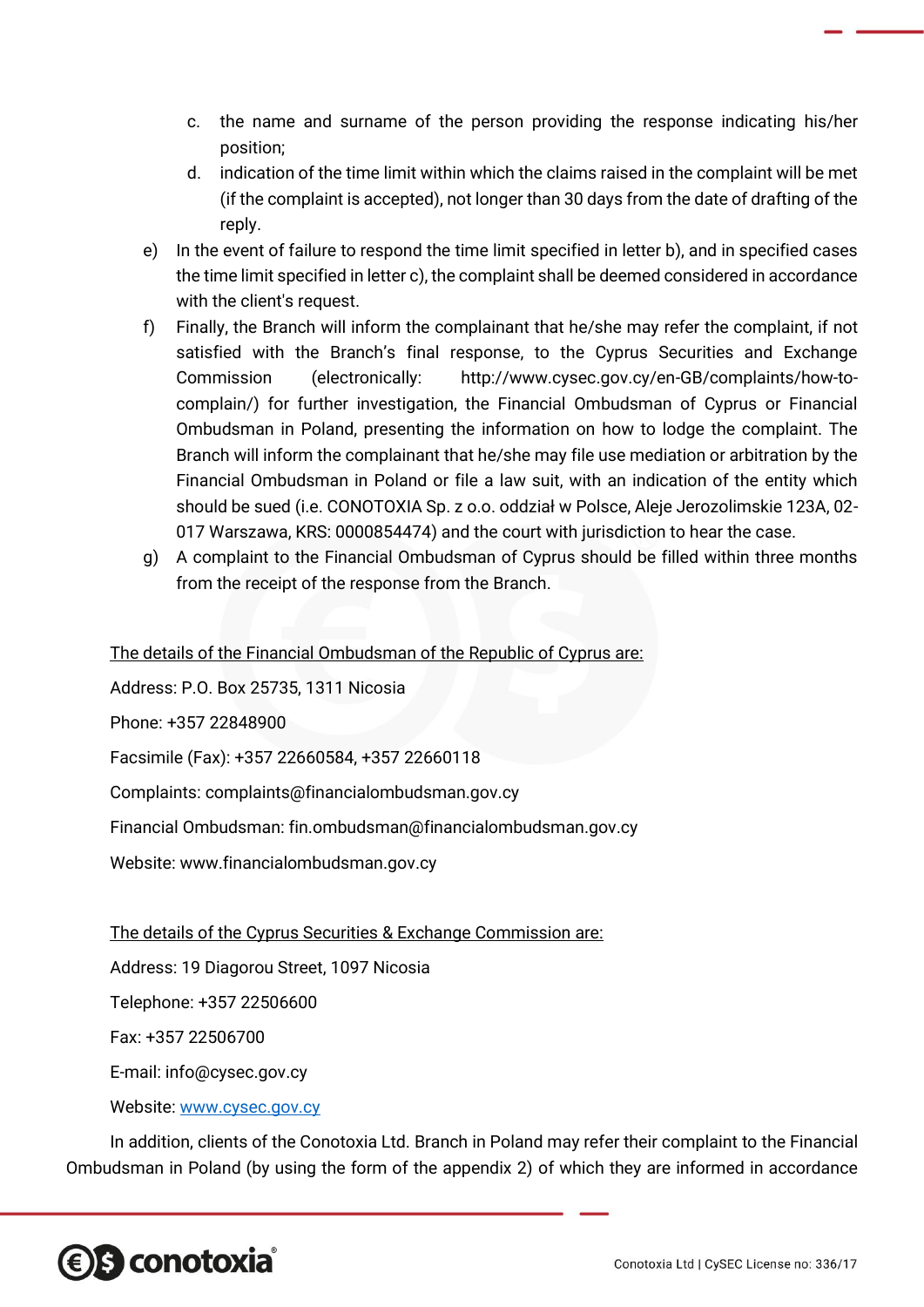with point f, which is at the same time, an entity authorized to conduct out-of-court proceedings for the amicable settlement of disputes, and to which the clients may request the initiation of such proceedings after unsatisfactory results. The contact details of the Financial Ombudsman are as follows:

Biuro Rzecznika Finansowego Al. Jerozolimskie 87 02-001 Warszawa Tel. +48 22 333 73 26 Email: biuro@rf.gov.pl Website: www.rf.gov.pl

## 6.Complaints record and register

A full record of each complaint, including all relevant documents, and of the action taken in response must be kept by the Company for seven (7) years after the date of the last response.

The Compliance Officer is responsible for entering all complaints onto the Complaints Register and recording the outcome. The following information should be noted:

- the identity of the complainant (name and surname of the client)
- internal account number (given to the Client over account opening)
- the Company's employee to whom the complaint was made
- the Company's employee responsible for that client relationship and his department
- the date on which the complaint was received and filed
- a summary of the complaint
- the value of the complainant's portfolio
- the approximate value of any loss which the complainant claims to have suffered
- the date and a summary of the Company's reply to the complaint
- a note of any other relevant correspondence with the complainant, which should be kept in the appropriate client file

The Complaints Record and Register should be available for inspection by the supervisory authority at any time.

## 7.Complaints Reporting

On a monthly basis, irrespective of whether a complaint has been received or not, the Company will submit to the Commission Form COMP-CIF. If a complaint has been received, the said Form must include information about the complaints it has received and how these have been handled. The reporting in the Branch is made in accordance with the Reporting Calendar.

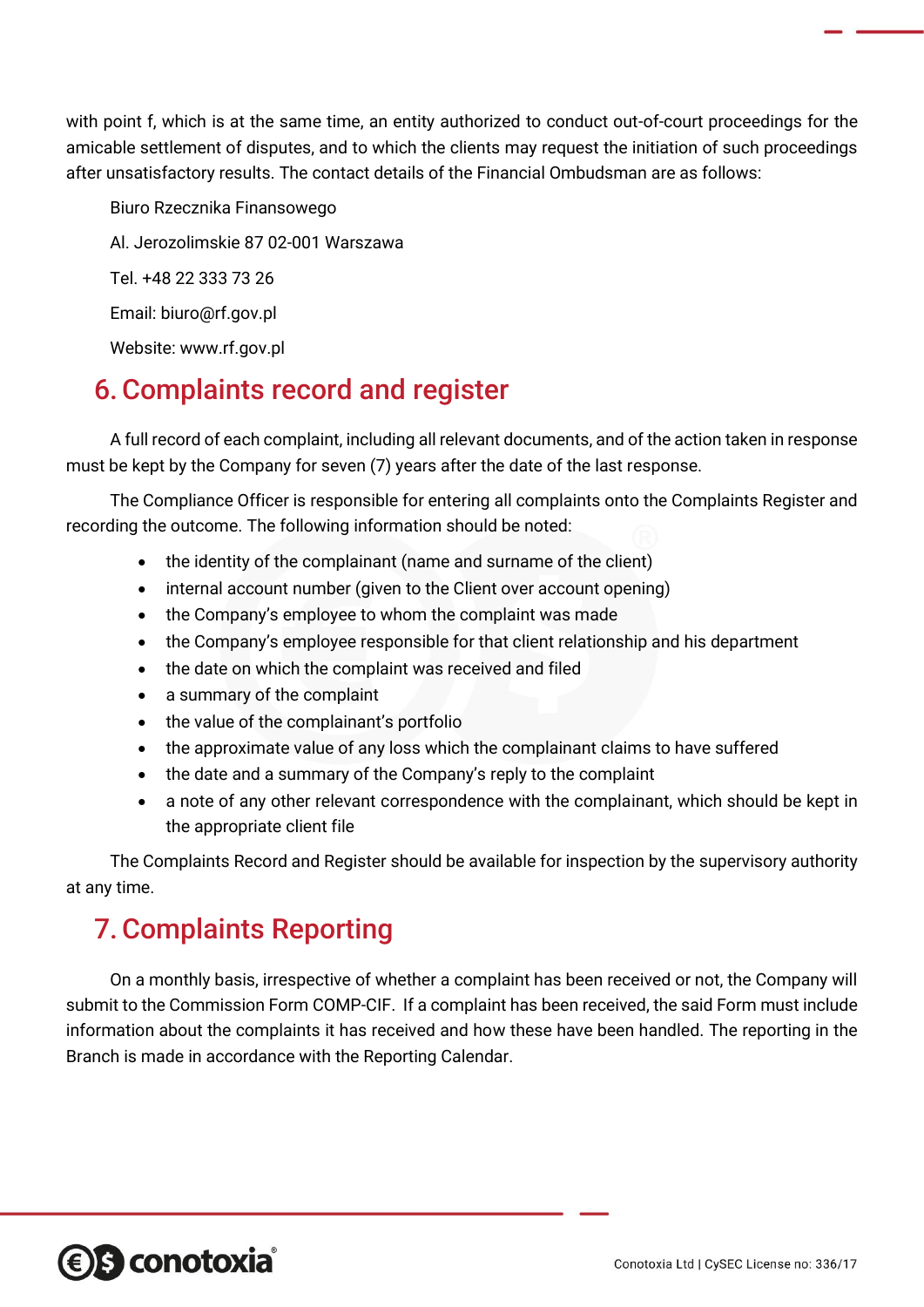#### Appendix 1 **CLIENT COMPLAINT FORM**

You are kindly requested to fill the information below. Please note that the Complaint form is only indicative and not exhaustive, therefore the Company may request further clarification and evidence for the efficient investigation and resolution of your complaint.

| <b>Client Information</b>                                                                                                                                                                                     |        |  |  |  |  |
|---------------------------------------------------------------------------------------------------------------------------------------------------------------------------------------------------------------|--------|--|--|--|--|
| Name and Surname                                                                                                                                                                                              |        |  |  |  |  |
| ID / Passport Number                                                                                                                                                                                          |        |  |  |  |  |
| <b>Trading Account Number</b>                                                                                                                                                                                 |        |  |  |  |  |
| Country of Residence                                                                                                                                                                                          |        |  |  |  |  |
| Nationality                                                                                                                                                                                                   |        |  |  |  |  |
| <b>Phone Number</b>                                                                                                                                                                                           |        |  |  |  |  |
| <b>Email Address</b>                                                                                                                                                                                          |        |  |  |  |  |
| Conotoxia's Representative Name                                                                                                                                                                               |        |  |  |  |  |
| Conotoxia's<br>Representative<br>Email<br><b>Address</b>                                                                                                                                                      |        |  |  |  |  |
| When the incident you are complaining<br>about occurred?                                                                                                                                                      |        |  |  |  |  |
| <b>Complaint Details</b>                                                                                                                                                                                      |        |  |  |  |  |
| Please provide a Summary of your complaint below. We kindly request to justify the disputed amount and to<br>include any information that will facilitate the Company in the investigation of your complaint. |        |  |  |  |  |
|                                                                                                                                                                                                               |        |  |  |  |  |
| Have you contacted the authorities with<br>regards your complaint?                                                                                                                                            | $\Box$ |  |  |  |  |
| If you answered yes, which financial<br>authority you have contacted?                                                                                                                                         |        |  |  |  |  |
| In order to facilitate the resolution of the complaint, we kindly ask you to provide any relevant evidence<br>supporting your complaint such as screenshots or email communication supporting your complaint. |        |  |  |  |  |
| Signature:                                                                                                                                                                                                    |        |  |  |  |  |
| Date:                                                                                                                                                                                                         |        |  |  |  |  |

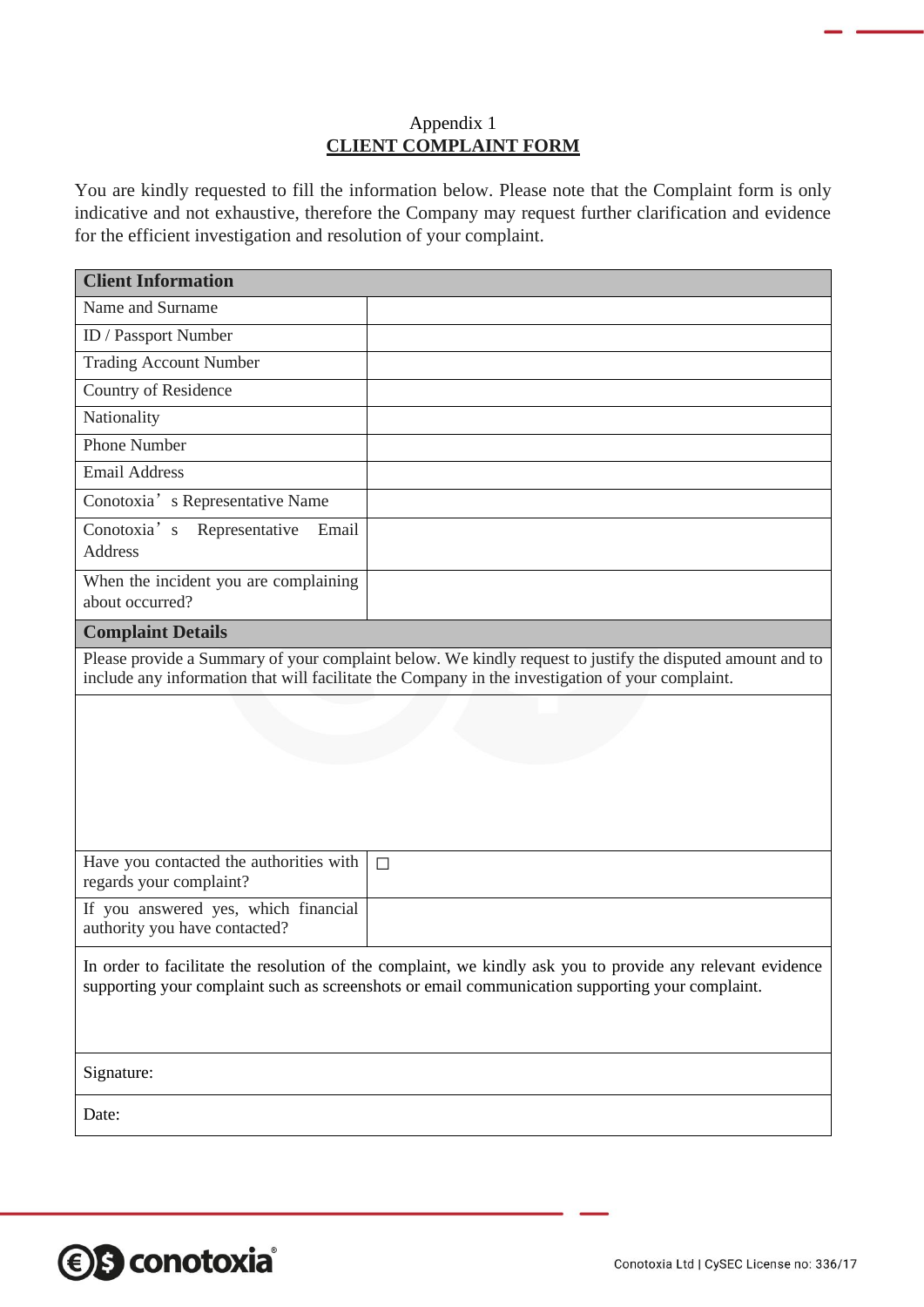Appendix 2

…………………………………..

(miejscowość, data)

| (imię i nazwisko) |  |  |  |  |  |
|-------------------|--|--|--|--|--|

……………………………..…..

………………………………

(adres zamieszkania)

Rzecznik Finansowy Wydział Klienta Rynku Bankowo-Kapitałowego Al. Jerozolimskie 87 02 – 001 Warszawa

### **WNIOSEK**

**o podjęcie interwencji z podmiotem rynku finansowego, w związku z nieuwzględnieniem roszczeń w trybie reklamacyjnym**

Wnoszę o podjęcie interwencji wobec

………………………………………………………………………………………………..

(podać nazwę podmiotu rynku finansowego, którego sprawa dotyczy)

w sprawie ……………………………………………………………………………………

(krótko określić kwestionowane działania podmiotu rynku finansowego, lub wskazać rodzaj/nazwę produktu finansowego, numer umowy, numer polisy, numer szkody)